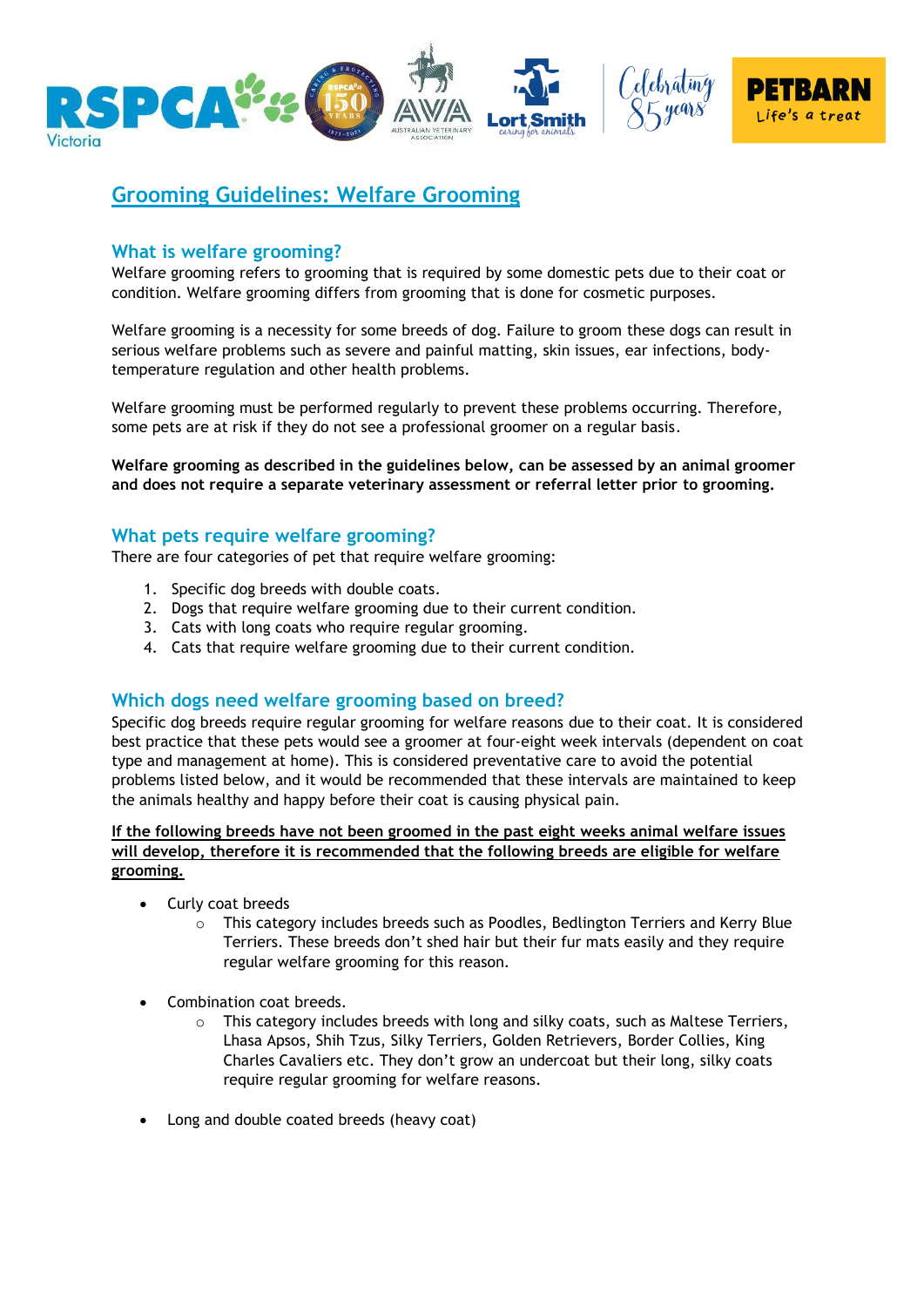

- o Examples of breeds with long, coarse coats include Samoyeds, Bernese Mountain Dogs, Chow Chows, long-hair Shepherds, Shetland Sheepdogs, Rough Collies. They have a thin, light undercoat and require regular grooming for welfare reasons.
- Short double coat breeds (double coat)
	- o This category includes breeds with a dense undercoat and short outer coat. Consider German Shepherds, Huskies, Corgis, and Shiba Inus. Their dense undercoat means clipping is not beneficial to them, but they must have the undercoat removed for welfare reasons.

**If the dog is a cross, or mix, of any of these breeds (and any other breed), who meets the coat descriptions listed above, they will meet the requirements for a welfare groom.**

# **Which dogs need welfare grooming based on current condition?**

Some dogs – regardless of breed – require welfare grooming due to their current condition. These include:

- $\Box$  Where the dog is presently living with significant matting that limits their mobility due to matts pulling on the skin.
- $\Box$  Where a dog has excess matting around the sanitary areas that may cause the animal to be unable to properly toilet - these matts must be removed as they pose a risk of infection in this area.
- $\Box$  Where a dog has matting around the ears, eyes and paws that can cause infections due to dirt build up – such matting can also hide more serious issues such as a grass seed imbedded in the skin or fungal infections.
- $\Box$  Where a dog has overgrown nails this may mean the nails push back into the nail bed and makes walking extremely uncomfortable. Nails tend to curl around and then push back into the skin, creating open wounds. This is common for dew claws, and is not only painful to correct, but can put the pet at risk of infection, and wounds requiring further treatment from a veterinarian. Nails must be clipped regularly to avoid these complications.

#### **Which cats need welfare grooming?**

While less common than dogs, there are situations where a cat would require professional grooming services on a regular basis. Cats with medium-long, dense coats prone to matting may not be able to groom themselves for several reasons:

- Due to their age or physical health, they cannot reach all areas to groom themselves.
- $\Box$  Their coat is too dense and thick for them to sufficiently groom themselves.
- $\Box$  They have health issues preventing them from grooming themselves.
- $\Box$  They have skin and coat issues requiring regular attention from a grooming professional.
- $\Box$  Where the fur has matted around the eyes, ears, and sanitary areas.

#### **When is grooming** *not* **a welfare concern?**

Welfare grooming only applies to the breeds and scenarios outlined above. Generally, grooming is not required for welfare reasons for:

 **Short and smooth coated dogs that require significantly less grooming and can usually be done in the home.** Examples of these breeds include Labradors, Pugs, French Bulldogs,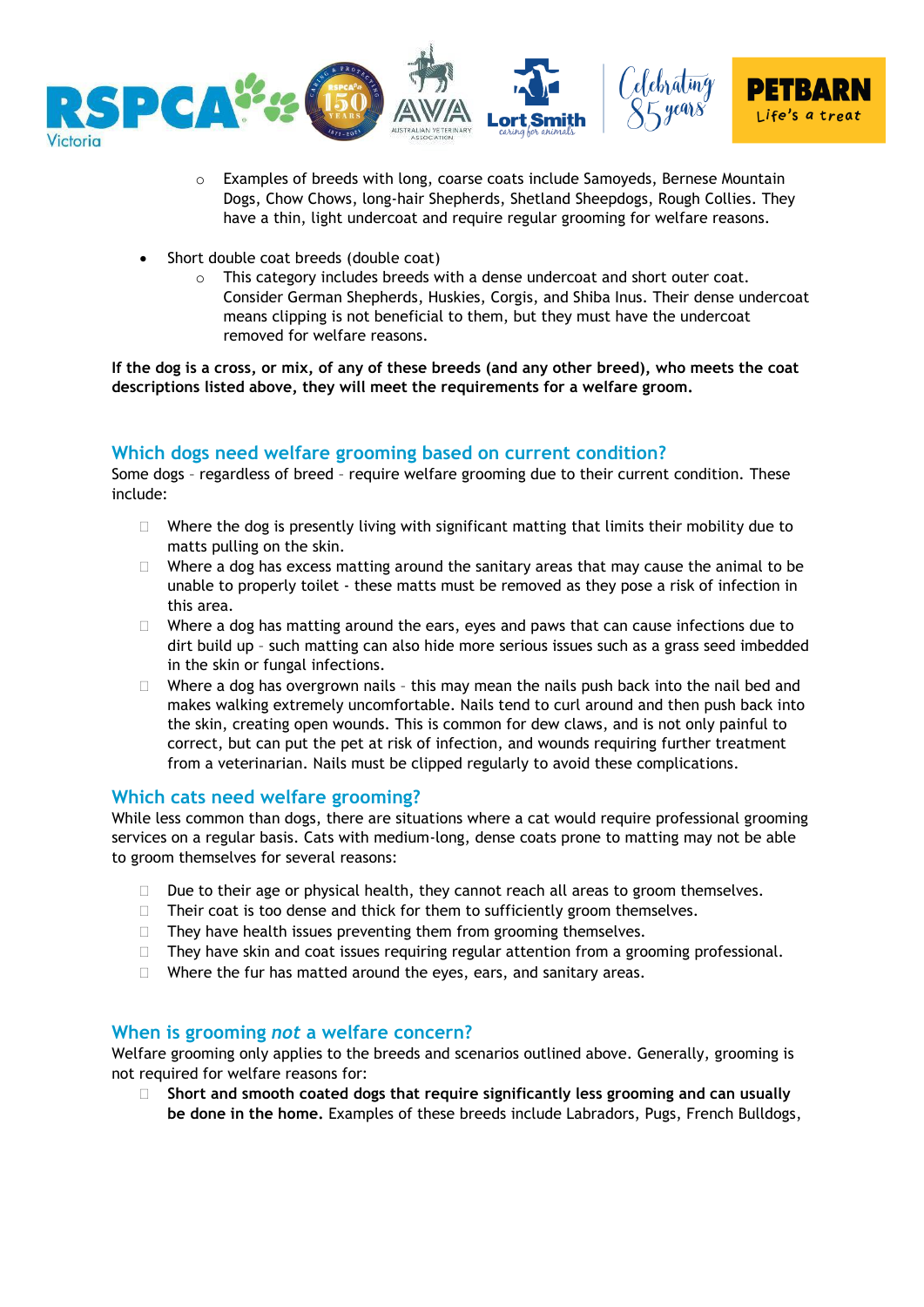

Basenjis, Doberman Pinschers and Greyhounds. While these breeds do require bathing and brushing, during lockdown restrictions this can usually be done in the home by the owner. For these pets, we would offer nail-clipping only.

- **Grooming for aesthetic reasons.** Grooming in the pet sector is largely completed for the comfort of the pet, however, there are always examples of grooming for aesthetic reasons. Many clients have mixed breed, or "scruffy" breeds such as Wire-Haired Jack Russell Terriers, Border Terriers or Wolfhounds whom they have clipped off regularly to maintain their coats. These pets would not be considered candidates for welfare grooming, as their scruffy coats can be managed by combing and brushing in the home. To put it simply, "scruffy" is not "matted".
- **Short haired cats** who can be bathed and cared for in the home.

**Pet owners presenting with animals who do not meet the guidelines for welfare grooming will not be able to access the service.** 

## **What will grooming salons need to comply with, in order to operate?**

As registered businesses providing a welfare and husbandry service for animals, grooming salons must operate within the current Victorian Government guidelines, including wearing a fitted face mask, having a COVID-Safe plan in place and QR code check-ins available. The full government guidelines can be found [here.](https://business.vic.gov.au/business-information/covid-19-business-information)

Animal groomers should only facilitate welfare grooming based on the guidelines above, while adhering to a strict COVID-Safe plan, including contactless drop off & collection, and staying within 5km of your home.

# **Tips for contactless drop off and collection for grooming:**

Animal groomers should create a safe space designated for drop off and collection of animals where social distancing can be maintained and cleaning can be facilitated between each client. These spaces can be:

- An air-lock between doors in the salon meaning the animal is safely placed in the space, the owner leaves through one door and the groomer collects the animal through another door, taking them through to the salon.
- A large crate inside the entry of the salon. Again, clients can place their pet into the crate, move a safe distance away, and the groomer can retrieve the animal for their groom.
- A tether point at the reception desk. The groomer remains behind the desk while the owner attaches their dog to the tether point, the owner is able to move 1.5m away, and the groomer can move around the desk to take the dog through to the salon.

By using this method, social distancing is maintained and regular cleaning of high-traffic areas is maintained.

#### **Adhering to the 5km rule:**

As part of the booking process, salon workers should be asking clients to ensure they are not travelling outside of their 5km, and if they are, to first check there is not another grooming salon within their 5km. Per government guidelines, they must go to the salon closest to their primary place of residence.